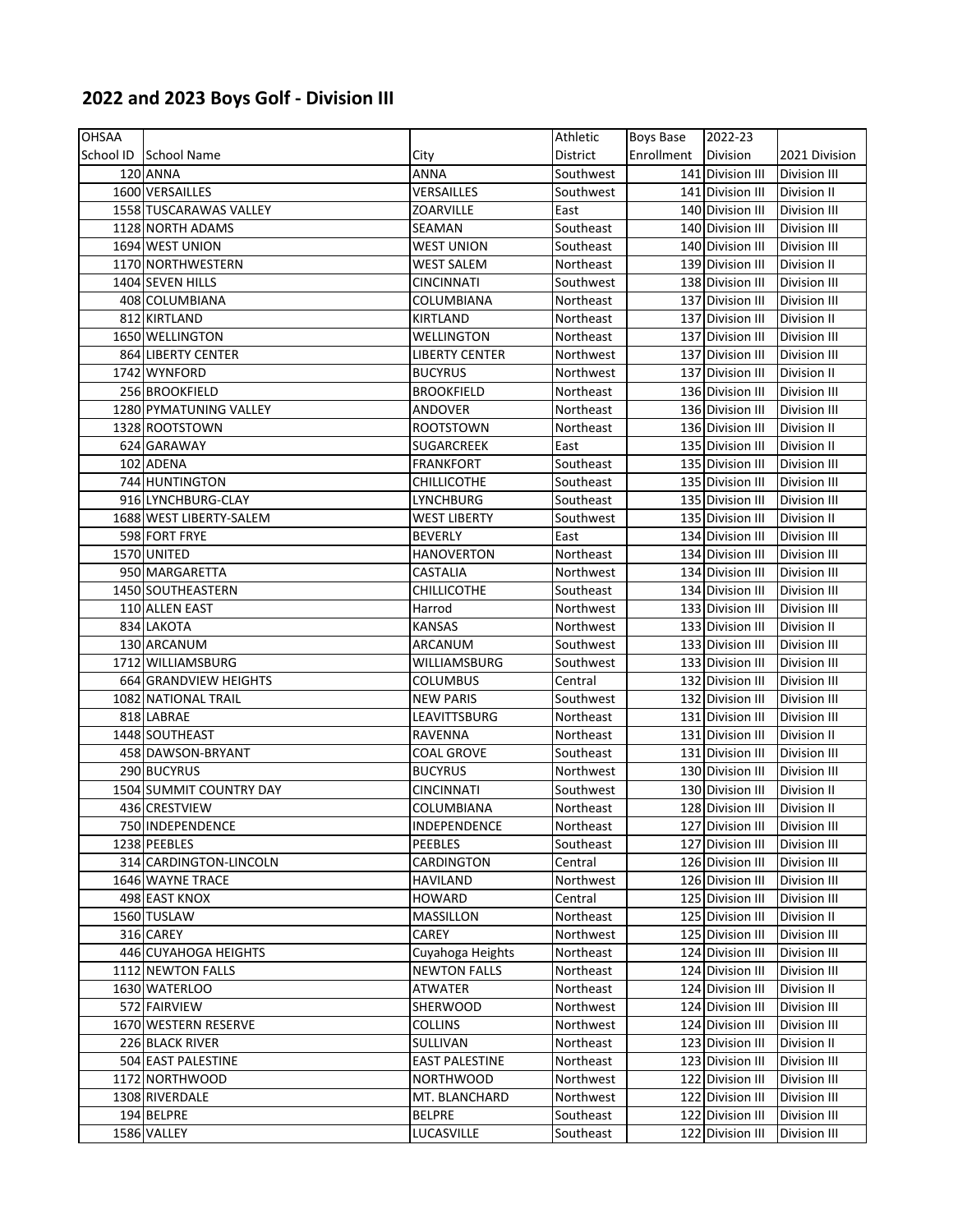| 1044 MINERAL RIDGE                 | MINERAL RIDGE           | Northeast | 121 Division III              | Division III        |
|------------------------------------|-------------------------|-----------|-------------------------------|---------------------|
| 412 COLUMBUS GROVE                 | <b>COLUMBUS GROVE</b>   | Northwest | 121 Division III              | <b>Division III</b> |
| 708 HICKSVILLE                     | <b>HICKSVILLE</b>       | Northwest | 121 Division III              | Division III        |
| 1276 PURCELL MARIAN                | CINCINNATI              | Southwest | 121 Division III              | Division III        |
| 1740 WORTHINGTON CHRISTIAN         | Worthington             | Central   | 120 Division III              | Division III        |
| 1230 PARKWAY                       | <b>ROCKFORD</b>         | Northwest | 120 Division III              | Division III        |
| 1144 NORTHMOR                      | <b>GALION</b>           | Central   | 119 Division III              | Division III        |
| 310 CARDINAL MOONEY                | YOUNGSTOWN              | Northeast | 119 Division III              | Division II         |
| 404 COLUMBIA                       | <b>COLUMBIA STATION</b> | Northeast | 119 Division III              | Division III        |
| 1540 TRIMBLE                       | <b>GLOUSTER</b>         | Southeast | 118 Division III              | Division III        |
| 734 HOUSTON                        | <b>HOUSTON</b>          | Southwest | 118 Division III              | Division III        |
| 442 CROOKSVILLE                    | <b>CROOKSVILLE</b>      |           | 117 Division III              | Division III        |
| 1084 NELSONVILLE-YORK              | <b>NELSONVILLE</b>      | Southeast | 117 Division III              | Division III        |
|                                    |                         | Southeast |                               |                     |
| 308 CARDINAL                       | MIDDLEFIELD             | Northeast | 116 Division III              | Division III        |
| 1722 WOODMORE                      | Elmore                  | Northwest | 116 Division III              | Division III        |
| 340 CANTON CENTRAL CATHOLIC        | CANTON                  | Northeast | 115 Division III              | Division III        |
| 900 LOUDONVILLE                    | LOUDONVILLE             | Northeast | 115 Division III              | <b>Division III</b> |
| 946 MAPLETON                       | ASHLAND                 | Northeast | 114 Division III              | Division III        |
| 524 ELGIN                          | <b>MARION</b>           | Central   | 113 Division III              | Division III        |
| 1234 PATRICK HENRY                 | HAMLER                  | Northwest | 113 Division III              | Division III        |
| 400 COLONEL CRAWFORD               | North Robinson          | Northwest | 111 Division III              | <b>Division III</b> |
| 1538 TRIAD                         | <b>NORTH LEWISBURG</b>  | Southwest | 111 Division III              | Division III        |
| 488 EAST CANTON                    | <b>EAST CANTON</b>      | Northeast | 109 Division III              | Division III        |
| 1058 MOGADORE                      | MOGADORE                | Northeast | 109 Division III              | Division III        |
| 878 LINCOLNVIEW                    | <b>VAN WERT</b>         | Northwest | 109 Division III              | <b>Division III</b> |
| 492 EASTERN                        | <b>BEAVER</b>           | Southeast | 109 Division III              | Division III        |
| 604 FORT RECOVERY                  | <b>FORT RECOVERY</b>    | Northwest | 108 Division III              | Division III        |
| 958 MARION LOCAL                   | <b>MARIA STEIN</b>      | Northwest | 108 Division III              | Division III        |
| 1400 SENECA EAST                   | <b>ATTICA</b>           | Northwest | 108 Division III              | <b>Division III</b> |
| 578 FEDERAL HOCKING                | STEWART                 | Southeast | 108 Division III              | Division III        |
| 938 MANCHESTER                     | MANCHESTER              | Southeast | 108 Division III              | Division III        |
| 450 DALTON                         | DALTON                  | Northeast | 107 Division III              | Division III        |
| 1302 RIPLEY-UNION-LEWIS-HUNTINGTON | RIPLEY                  | Southwest | 107 Division III              | <b>Division III</b> |
| <b>681 GROVE CITY CHRISTIAN</b>    | <b>GROVE CITY</b>       | Central   | 106 Division III              | <b>Division III</b> |
| 640 GIBSONBURG                     | <b>GIBSONBURG</b>       | Northwest | 106 Division III              | <b>Division III</b> |
| 1226 PAINT VALLEY                  | <b>BAINBRIDGE</b>       | Southeast | 106 Division III              | <b>Division III</b> |
| 430 COVINGTON                      | COVINGTON               | Southwest | 106 Division III              | Division III        |
| 460 DAYTON CHRISTIAN               | <b>MIAMISBURG</b>       | Southwest | 106 Division III              | Division III        |
| 1546 TRI-VILLAGE                   | New Madison             | Southwest | 106 Division III Division III |                     |
| 768 JACKSON-MILTON                 | <b>NORTH JACKSON</b>    | Northeast | 104 Division III              | Division III        |
| 1478 SPRINGFIELD                   | <b>NEW MIDDLETOWN</b>   | Northeast | 104 Division III              | Division III        |
| 772 JEFFERSON                      | <b>DELPHOS</b>          | Northwest | 103 Division III              | Division III        |
| 204 BERNE UNION                    | <b>SUGAR GROVE</b>      | Central   | 102 Division III              | Division III        |
| 948 MAPLEWOOD                      | CORTLAND                | Northeast | 102 Division III              | Division III        |
| 100 ADA                            | ADA                     | Northwest | 102 Division III              | Division III        |
| 1052 MINSTER                       | <b>MINSTER</b>          | Northwest | 102 Division III              | Division III        |
| 1092 NEW BREMEN                    | <b>NEW BREMEN</b>       | Northwest | 102 Division III              | Division III        |
| 1352 ST HENRY                      | ST HENRY                | Northwest | 101 Division III              | Division III        |
| 552 FAIRFIELD                      | LEESBURG                | Southeast | 101 Division III              | Division III        |
| 368 CINCINNATI COUNTRY DAY         | <b>CINCINNATI</b>       | Southwest | 101 Division III              | Division III        |
| 732 HOPEWELL-LOUDON                | <b>BASCOM</b>           | Northwest | 99 Division III               | <b>Division III</b> |
| 934 MALVERN                        | MALVERN                 | East      | 98 Division III               | <b>Division III</b> |
| 438 CRESTVIEW                      | CONVOY                  | Northwest | 97 Division III               | <b>Division III</b> |
| 1200 OLD FORT                      | Tiffin                  | Northwest | 97 Division III               | <b>Division III</b> |
| 1456 SOUTHERN LOCAL                | SALINEVILLE             | Northeast | 96 Division III               | <b>Division III</b> |
| 1262 PLYMOUTH                      | PLYMOUTH                | Northwest | 96 Division III               | Division III        |
| 1562 TRI-COUNTY NORTH              | LEWISBURG               | Southwest | 96 Division III               | Division III        |
| 714 HILAND                         | <b>BERLIN</b>           | East      | 94 Division III               | <b>Division III</b> |
|                                    |                         |           |                               |                     |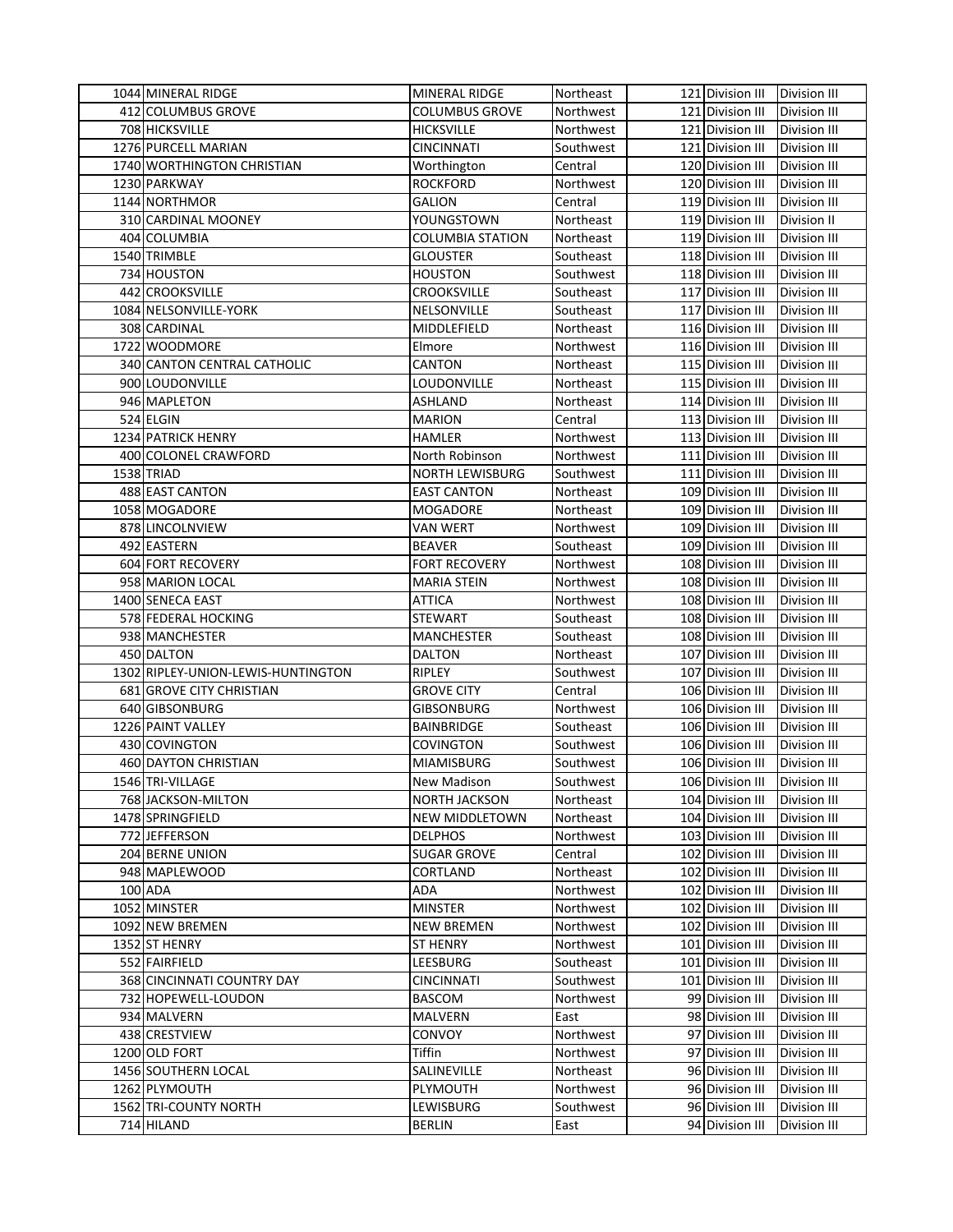| 974 MATHEWS                      | <b>VIENNA</b>          | Northeast | 94 Division III              | Division III        |
|----------------------------------|------------------------|-----------|------------------------------|---------------------|
| 1060 MOHAWK                      | Sycamore               | Northwest | 94 Division III              | Division III        |
| 1102 NEW LONDON                  | <b>NEW LONDON</b>      | Northwest | 94 Division III              | Division III        |
| 1004 MECHANICSBURG               | MECHANICSBURG          | Southwest | 94 Division III              | Division III        |
| 1662 WESTERN                     | LATHAM                 | Southeast | 93 Division III              | <b>Division III</b> |
| 326 CATHOLIC CENTRAL             | <b>STEUBENVILLE</b>    | East      | 92 Division III              | Division III        |
| 1066 MONTPELIER                  | MONTPELIER             | Northwest | 92 Division III              | Division III        |
| 854 LEIPSIC                      | <b>LEIPSIC</b>         | Northwest | 91 Division III              | Division III        |
| 667 CINCINNATI CHRISTIAN         | Fairfield              | Southwest | 91 Division III              | <b>Division III</b> |
| 1063 MONROE CENTRAL              | WOODSFIELD             | East      | 90 Division III              | Division III        |
| 992 MCDONALD                     | MCDONALD               | Northeast | 90 Division III              | Division III        |
| 1654 WELLSVILLE                  | WELLSVILLE             | Northeast | 90 Division III              | <b>Division III</b> |
| 720 HILLSDALE                    | JEROMESVILLE           | Northeast | 89 Division III              | <b>Division III</b> |
| 154 AYERSVILLE                   | <b>DEFIANCE</b>        | Northwest | 89 Division III              | Division III        |
| 1454 SOUTHERN                    | RACINE                 | Southeast | 88 Division III              | Division III        |
| 977 MAUMEE VALLEY COUNTRY DAY    | TOLEDO                 | Northwest | 87 Division III              | Division III        |
| 230 SOUTH WEBSTER                | SOUTH WEBSTER          | Southeast | 86 Division III              | Division III        |
| 1310 RIVERSIDE                   | <b>DE GRAFF</b>        | Southwest | 86 Division III              | <b>Division III</b> |
| 1090 NEWARK CATHOLIC             | NEWARK                 | Central   | 84 Division III              | <b>Division III</b> |
| 156 BADGER                       | <b>KINSMAN</b>         | Northeast | 84 Division III              | Division III        |
| 456 DAVID ANDERSON               | <b>LISBON</b>          | Northeast | 84 Division III              | Division III        |
| <b>278 BUCKEYE CENTRAL</b>       | <b>NEW WASHINGTON</b>  | Northwest | 83 Division III              | <b>Division III</b> |
| 990 MC COMB                      | MC COMB                | Northwest | 83 Division III              | Division III        |
| 1374 ST PAUL                     | NORWALK                | Northwest | 83 Division III              | Division III        |
| 122 ANSONIA                      | <b>ANSONIA</b>         | Southwest | 83 Division III              | Division III        |
| 1114 NEWTON LOCAL                | PLEASANT HILL          | Southwest | 83 Division III              | <b>Division III</b> |
| 240 BOTKINS                      | <b>BOTKINS</b>         | Southwest | 82 Division III              | Division III        |
| 602 FORT LORAMIE                 | <b>FORT LORAMIE</b>    | Southwest | 81 Division III              | Division III        |
| 1529 WELLINGTON SCHOOL           | <b>COLUMBUS</b>        | Central   | 80 Division III              | <b>Division III</b> |
| 1406 SHADYSIDE                   | SHADYSIDE              | East      | 80 Division III              | <b>Division III</b> |
| 1702 WHITEOAK                    | <b>MOWRYSTOWN</b>      | Southeast | 80 Division III              | Division III        |
| 1553 TROY CHRISTIAN              | TROY                   | Southwest | 80 Division III              | Division III        |
| 566 FAIRPORT HARDING             | FAIRPORT HARBOR        | Northeast | 79 Division III              | Division III        |
| 874 LIMA CENTRAL CATHOLIC        | LIMA                   | Northwest | 79 Division III              | <b>Division III</b> |
| 494 EASTERN                      | REEDSVILLE             | Southeast | 79 Division III              | <b>Division III</b> |
| 1452 SOUTHEASTERN LOCAL          | SOUTH CHARLESTON       | Southwest | 79 Division III              | <b>Division III</b> |
| 512 EDGERTON                     | EDGERTON               | Northwest | 77 Division III              | <b>Division III</b> |
| 1228 PANDORA-GILBOA              | PANDORA                | Northwest | 76 Division III              | <b>Division III</b> |
| 558 FAIRLAWN                     | SIDNEY                 | Southwest | 76 Division III Division III |                     |
| 126 ANTWERP                      | ANTWERP                | Northwest | 74 Division III              | Division III        |
| 1132 NORTH CENTRAL               | <b>PIONEER</b>         | Northwest | 74 Division III              | Division III        |
| 1628 WATERFORD                   | Waterford              | Southeast | 74 Division III              | Division III        |
| 328 CEDARVILLE                   | CEDARVILLE             | Southwest | 74 Division III              | <b>Division III</b> |
| 766 JACKSON CENTER               | <b>JACKSON CENTER</b>  | Southwest | 74 Division III              | Division III        |
| 823 LAKE CENTER CHRISTIAN SCHOOL | <b>HARTVILLE</b>       | Northeast | 72 Division III              | Division III        |
| 786 JOHN F KENNEDY               | WARREN                 | Northeast | 71 Division III              | Division III        |
| 1130 NORTH BALTIMORE             | <b>NORTH BALTIMORE</b> | Northwest | 70 Division III              | Division III        |
| 1054 MISSISSINAWA VALLEY         | UNION CITY             | Southwest | 70 Division III              | Division III        |
| 343 TOLEDO CHRISTIAN             | TOLEDO                 | Northwest | 69 Division III              | Division III        |
| 418 CONOTTON VALLEY              | <b>BOWERSTON</b>       | East      | 67 Division III              | Division III        |
| 1494 STRASBURG-FRANKLIN          | STRASBURG              | East      | 66 Division III              | Division III        |
| 1207 OPEN DOOR CHRISTIAN         | <b>ELYRIA</b>          | Northeast | 66 Division III              | <b>Division III</b> |
| 798 KALIDA                       | KALIDA                 | Northwest | 66 Division III              | <b>Division III</b> |
| 246 BRADFORD                     | <b>BRADFORD</b>        | Southwest | 65 Division III              | <b>Division III</b> |
| 1378 ST THOMAS AQUINAS           | LOUISVILLE             | Northeast | 64 Division III              | <b>Division III</b> |
| 254 BRISTOL                      | <b>Bristolville</b>    | Northeast | 63 Division III              | Division III        |
| 612 FRANKLIN MONROE              | Arcanum                | Southwest | 63 Division III              | Division III        |
| 852 LEHMAN CATHOLIC              | SIDNEY                 | Southwest | 63 Division III              | Division III        |